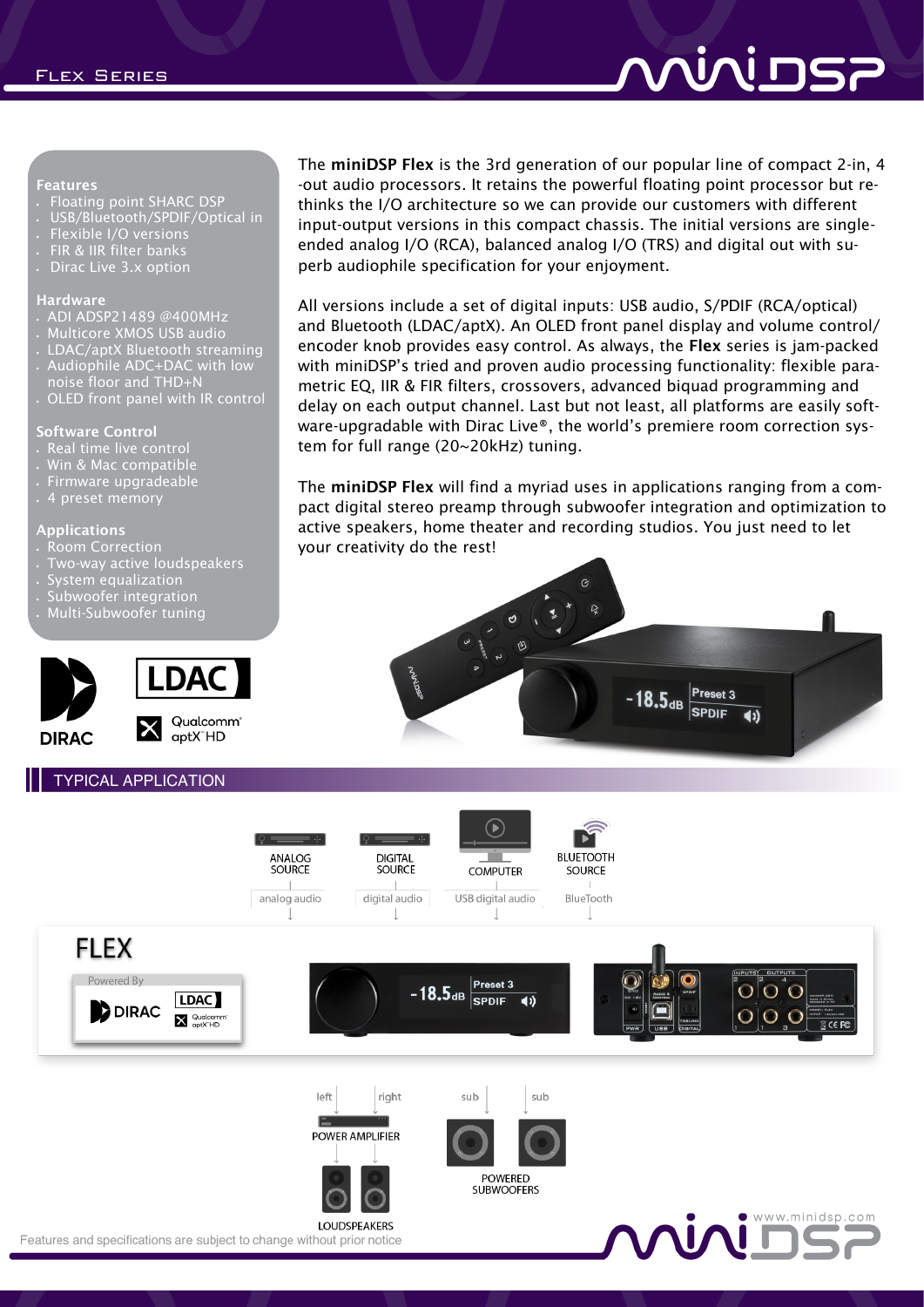# **RODINION**

### **TECHNICAL SPECIFICATIONS**

|                                            | <b>Unbalanced RCA version</b>                                                                                                                                                                   | Balanced 6.35 mm<br>TRS jack version      | <b>Digital version</b>                                 |
|--------------------------------------------|-------------------------------------------------------------------------------------------------------------------------------------------------------------------------------------------------|-------------------------------------------|--------------------------------------------------------|
| Digital Signal Processor Engine            | Analog Devices Fixed point DSP SHARC ADSP21489 @ 400MHZ                                                                                                                                         |                                           |                                                        |
| Processing resolution / Sample rate        | 32 bit/96 kHz (32bit/48 kHz with Dirac Live® license)                                                                                                                                           |                                           |                                                        |
| <b>USB Audio support</b>                   | UAC2 Bidirectional Audio - ASIO driver support (Windows) - Plug&Play (Mac/Linux)                                                                                                                |                                           |                                                        |
| Input/Output Configuration                 | 2 channels in / 4 channels out                                                                                                                                                                  |                                           |                                                        |
| Digital Stereo Audio<br>Input Connectivity | 1 x SPDIF on RCA connector<br>1 x OPTICAL on Toslink connector<br>1 x USB audio (stereo)<br>1 x Bluetooth with support for: LDAC™/aptX™ HD/aptX™/AAC/SBC<br>Supported Sample Rate: 20 ~ 216 kHz |                                           |                                                        |
| Digital Audio Output Connectivity          | 4 x Outputs (Post DSP)<br>on USB Audio                                                                                                                                                          | 4 x Outputs (Post DSP)<br>on USB Audio    | 4 x Outputs (Post DSP)<br>on USB Audio, SPDIF& TOSLINK |
| Analog Audio Input Connectivity            | 2 x Unbalanced RCA                                                                                                                                                                              | 2 x balanced 6.35 mm<br>TRS jack (as XLR) | 2 x Unbalanced RCA                                     |
| <b>Analog Audio Output Connectivity</b>    | 4 x Unbalanced RCA                                                                                                                                                                              | 4 x balanced 6.35 mm<br>TRS jack (as XLR) | N/A                                                    |
| Analog Audio Input Impedance               | $100 \text{ k}\Omega$                                                                                                                                                                           | 200 k $\Omega$                            | 100 kΩ                                                 |
| Analog Audio Output Impedance              | $200 \Omega$                                                                                                                                                                                    | $200 \Omega$                              | N/A                                                    |
| Analog Audio Input / Output Max<br>Levels  | 2 V RMS / 2 V RMS                                                                                                                                                                               | 4 V RMS / 4 V RMS                         | 2 V RMS / NA                                           |
| <b>Frequency Response</b>                  | 20 Hz - 20 kHz $\pm$ 0.1 dB                                                                                                                                                                     | 20 Hz - 20 kHz $\pm$ 0.1 dB               | 20 Hz - 20 kHz ± 0.01 dB                               |
| <b>SNR (Digital to Analog)</b>             | 120 dB(A)                                                                                                                                                                                       | 121 dB(A)                                 | $D > D$ : 137 dB(A)                                    |
| THD+N (Digital to Analog)                  | $-110$ dB (0.0003 %) $\pm$ 3 dB                                                                                                                                                                 | $-112$ dB (0.00025 %) $\pm$ 3 dB          | $D > D$ : -130 dB (0.00003 %)                          |
| Crosstalk (Digital to Analog)              | $-120dB$                                                                                                                                                                                        | $-128dB$                                  | $D > D$ : -165 dB                                      |
| <b>SNR (Analog to Analog)</b>              | 115 dB(A)                                                                                                                                                                                       | 116 dB(A)                                 | $A > D$ : 115 $dB(A)$                                  |
| THD+N (Analog to Analog)                   | $-106$ dB (0.0005 %) $\pm$ 3 dB                                                                                                                                                                 | $-108$ dB (0.0004 %) $\pm$ 3 dB           | A>D: -108 dB (0.0004 %)                                |
| <b>Crosstalk (Analog to Analog)</b>        | $-115dB$                                                                                                                                                                                        | $-123$ dB                                 | $A > D$ : -115 dB                                      |
| <b>Filtering Technology</b>                | FIR + IIR / Upgradable to Dirac Live® 3.x Full Range correction (20~20kHz)                                                                                                                      |                                           |                                                        |
| <b>DSP Presets</b>                         | Up to 4 presets                                                                                                                                                                                 |                                           |                                                        |
| <b>Dimensions</b>                          | 150x180x41 mm                                                                                                                                                                                   |                                           |                                                        |
| Accessories                                | IR Remote                                                                                                                                                                                       |                                           |                                                        |
| <b>Power Supply</b>                        | Included external switching PSU 12V/1.6A (US/UK/EU/AU plugs)                                                                                                                                    |                                           |                                                        |
| <b>Power Consumption</b>                   | 9.0 W (idle)<br>2.5 W (standby)                                                                                                                                                                 | 10.3 W (idle)<br>3.1 W (standby)          | 7.5 W (idle)<br>2.5 W (standby)                        |